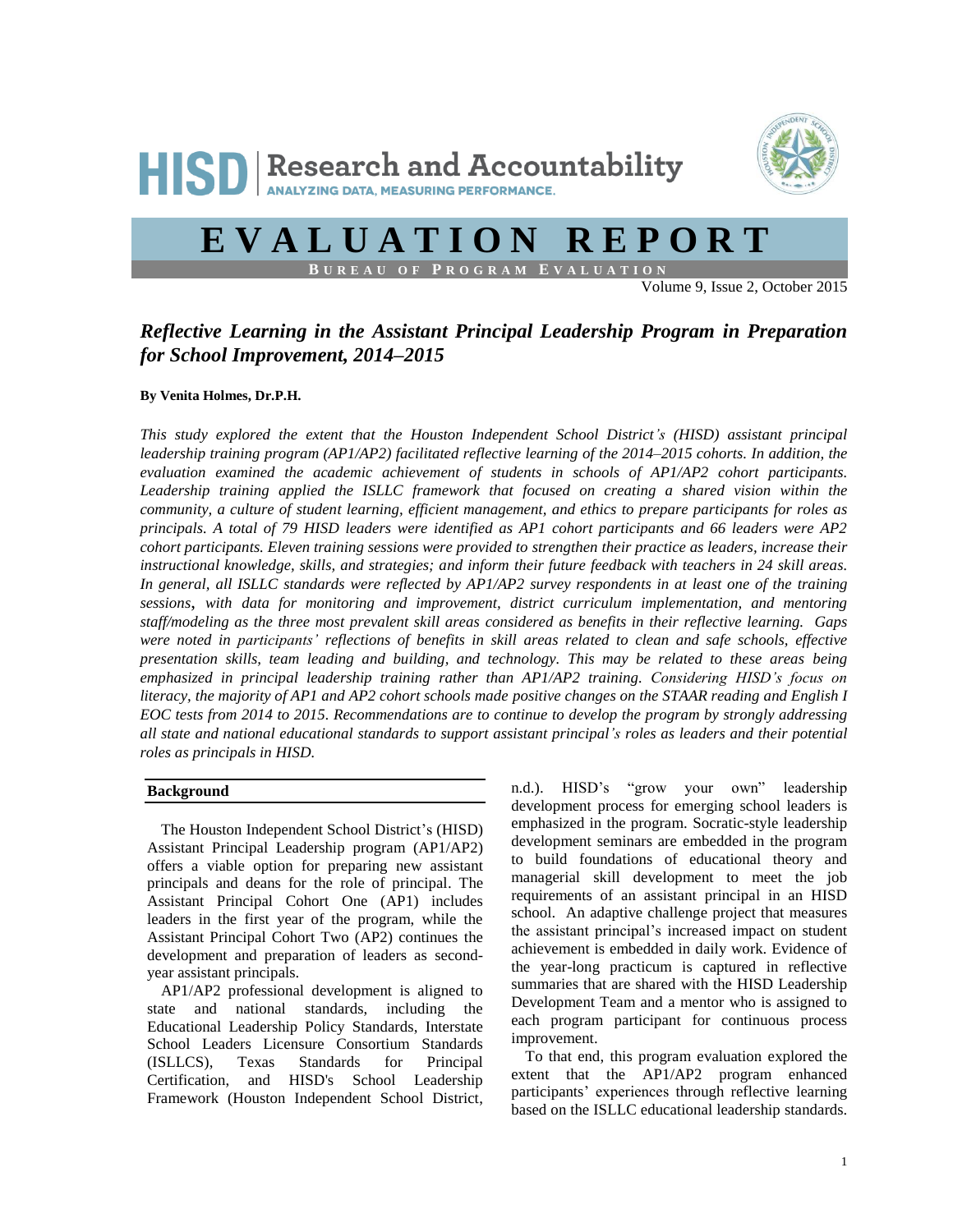The evaluation also examined the reading achievement of students at schools of AP1 and AP2 participants. Reading achievement is, particularly, important considering the current literacy initiative in the District.

# **Review of the Literature**

Developing effective educational leaders has emerged as a critical component of improving school performance, particularly due to a national shortage of principals who are willing and able to take on daily demands of the job. The literature on leadership development indicates that schools nurture unique learning environments, cultures, and conditions, and should be reflected in school leadership programs. School leadership may be the most important factor in promoting these in-school processes and conditions (Lieberman, Falk, and Alexander, 1994; Louis, Marks, and Kruse, 1996). Attributes of quality school leadership training programs should reflect research-based strategies and be aligned to industry standards.

Numerous research studies have shown that school leaders play a significant role in promoting student achievement (Waters, Marzano, and McNulty, 2003; Leithwood, Louis, Anderson, and Walstrom, 2004; Bellamy, Fulmer, Murphy, and Muth, 2007; Christie, Thompson, and Whitely, 2009). Moreover, growing efforts to reform educational systems have led to the development of policies that directly impact the role of leadership in public schools (Jennings, 2003). Accordingly, in an evolving school climate, educational policymakers maintain that improving teaching and learning must become the primary concern of educational leaders (Jennings, 2003). Consequently, school districts across the nation have assumed responsibility for training staff to lead schools in ever-changing student populations.

Finding practical ways to appropriately assess and develop leaders can have an important impact on the quality of leadership and education in schools (Glasman and Heck, 1992; Thomas, Holdaway, and Ward, 2000; Goldring, Porter, Murphy, et al., 2009). Thus, evaluation of leadership programs can be valuable toward improving leadership practices, contributing toward best practices, and providing information for accountability (Reeves, 2005; Waters and Grubb, 2004).

#### **Methods**

#### **Study Sample**

The study sample was the 2014–2015 AP1 and AP2 cohorts. A list of cohort participants was

provided by administrative staff in the HISD Department of Leadership Development in fall 2014 to the HISD Department of Research and Accountability. There were 79 participants in the AP1 cohort and 66 participants in the AP2 cohort. Demographic characteristics of the cohorts by gender, race/ethnicity, level, and current role in the district were extracted from the 2014–2015 Public Education Information Management System (PEIMS). Schools represented by cohort participants can be found in **Appendix A**.

#### **Measures**

Cohort participants were asked to reflect on their learning from professional development sessions (**Appendix B**) by writing "one or two take-aways" that informed their practice as a leader and that enhanced their instructional knowledge, skills, and strategies. They were also asked to address how the training session informed their future feedback with teachers. These reflective comments were coded based on the Standards and Performance Criteria for School-based Administrators rubric and skill areas using interobserver agreement among three program evaluators in the HISD Department of Research and Accountability. There were six standards and twentyfour skills areas used in the analysis (See **Appendix C** for the standards). Nvivo 10 was used to organize and further analyze the data. Combined results of AP1/AP2 cohort respondents are presented, considering that both cohorts attended the same professional development sessions and that they could not be differentiated in the data.

To assess improvement in the academic performance of students at AP1 and AP2 schools, the combined English and Spanish STAAR grades 3–8 reading and English I End-of-Course (EOC) results at the campus-level were aggregated by cohort. The percent of students who met Satisfactory Level II, phase-in I standard was used in the evaluation. The spring 2014 results were compared to the spring 2015 results for first-time test takers.

#### **What was the profile of AP1 and AP2 cohorts during the 2014–2015 academic year?**

According to **Table 1**, the AP1 cohort was moderately larger than the AP2 cohort (16.5%). Both AP1 and AP2 cohorts were predominately female (67.1% and 70.8%, respectively), and had higher percentages of African American participants compared to other race/ethnicity subgroups (38.0% and 32.3%).

Higher proportions of elementary-level participants were represented in the AP1 cohort (35.4%) than at other school levels. Comparatively, a slightly higher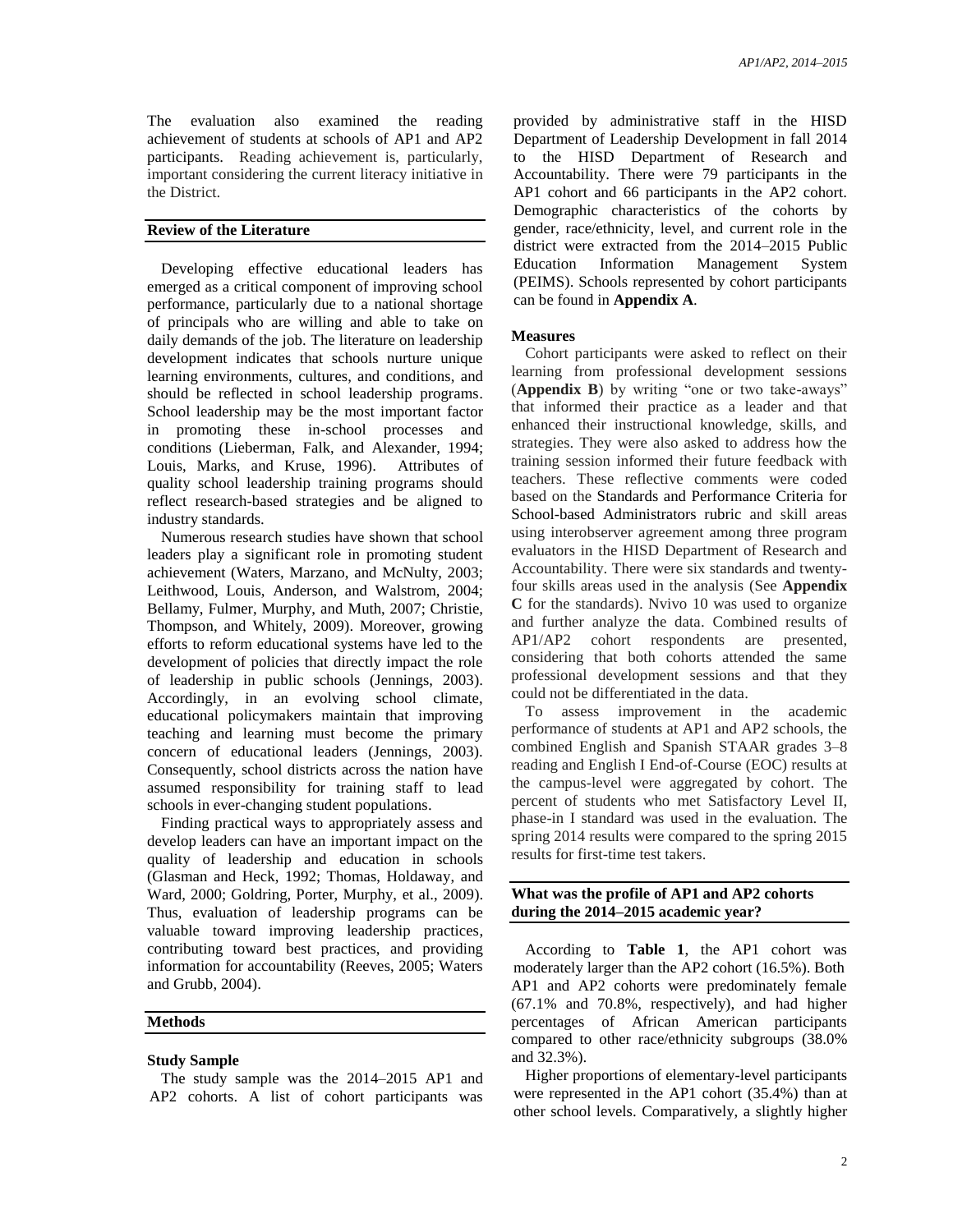percentage of high-school level participants were found in the AP2 cohort (34.8%) than the elementary school (33.4%) and at other school-level cohorts. More participants had a role as assistant principal in the AP1 and AP2 cohorts than other roles (45.6% and 67.7%, respectively).

# **What were reflective learning perceptions of AP1 and AP2 cohort participants regarding school improvement?**

Qualitative analysis was conducted on the reflective comments of the 2014–2015 AP1 and AP2 cohorts to capture their perceptions regarding how the educational leadership training sessions informed their practice as leaders; strengthened their instructional knowledge, skills, and strategies; and informed their future feedback with teachers. (See **Table 2** and Appendix B for a list of the 11 training sessions.) Comments were coded based on skill area and the Standards and Performance Criteria for School-based Administrators rubric. The rubric is aligned to the ISLLC standards. The identity of respondents was anonymous; therefore, participation in a specific training session was not verifiable in the data. In addition, it was not known whether all cohort participants had the opportunity to attend a specific session; thus, the count and percentage of

| Table 1: AP1/AP2 Demographic Characteristics, 2014-2015 |             |               |  |                |               |  |
|---------------------------------------------------------|-------------|---------------|--|----------------|---------------|--|
|                                                         | $AP1(n=79)$ |               |  | $AP(n = 66)$   |               |  |
|                                                         | n           | $\frac{0}{0}$ |  | n              | $\frac{0}{0}$ |  |
| Gender                                                  |             |               |  |                |               |  |
| Male                                                    | 26          | 32.9          |  | 19             | 29.2          |  |
| Female                                                  | 53          | 67.1          |  | 47             | 70.8          |  |
| <b>Race/Ethnicity</b>                                   |             |               |  |                |               |  |
| Afr. Am.                                                | 30          | 38.0          |  | 22             | 32.3          |  |
| Hispanic                                                | 27          | 34.2          |  | 20             | 30.8          |  |
| White                                                   | 20          | 25.3          |  | 20             | 30.8          |  |
| Asian                                                   | 1           | 1.3           |  | $\overline{4}$ | 6.1           |  |
| Two or More                                             | 1           | 1.3           |  |                |               |  |
| <b>Level</b>                                            |             |               |  |                |               |  |
| Elem.                                                   | 28          | 35.4          |  | 22             | 33.3          |  |
| Elem./Middle                                            | 1           | 1.3           |  | $\mathbf{1}$   | 1.5           |  |
| Middle                                                  | 25          | 31.6          |  | 17             | 25.8          |  |
| Middle/High                                             | 5           | 6.3           |  | 2              | 3.0           |  |
| High                                                    | 20          | 25.3          |  | 23             | 34.8          |  |
| Central Office                                          | $\theta$    | 0.0           |  | 1              | 1.5           |  |
| Role                                                    |             |               |  |                |               |  |
| Asst. Prin.                                             | 36          | 45.6          |  | 45             | 67.7          |  |
| Instruct'l Prog Dir.                                    | $\theta$    | 0.0           |  | 1              | 1.5           |  |
| Teacher Fac.                                            | 4           | 5.1           |  | 1              | 1.5           |  |
| Other                                                   | 27          | 34.2          |  | 16             | 24.6          |  |
| Teacher                                                 | 12          | 15.2          |  | 3              | 4.6           |  |

respondents who attended the session and made comments in a skill area were not calculated. Table 2 presents the skill area and the standard that was reflected in at least one of the participant's comments following the training sessions.

In general, the six standards were reflected by AP1/AP2 respondents in at least one of the training sessions; however, four skill areas were not reflected

Table 2: AP1 and AP2 Cohort Reflections by Training Session based on Standards and Performance Criteria for School Based Administrators Rubric, 2014–2015

|                                                                | <b>Training Sessions<sup>†</sup></b> |              |   |              |              |              |     |              |    |   |              |
|----------------------------------------------------------------|--------------------------------------|--------------|---|--------------|--------------|--------------|-----|--------------|----|---|--------------|
| <b>Standards and Performance Criteria Skill Area</b>           | 1                                    | п            | п | IV           | V            | VI           | VII | <b>VIII</b>  | IX | X | XI           |
| Change Management (Standard 1)                                 |                                      |              |   |              |              | X            | X   |              |    |   | X            |
| Clean and Safe School (Standard 3)                             |                                      |              |   |              |              |              |     |              |    |   |              |
| Collaboration with Community (Standards 1, 4, 6)               |                                      |              |   |              |              | X            | X   |              | X  |   |              |
| Communicate Effectively (Standards 1, 3, 4)                    |                                      |              |   |              |              |              |     |              |    | X | X            |
| Consensus Building and Negotiation (Standard 1)                |                                      |              |   |              |              | X            |     |              |    |   | X            |
| Core Values and Beliefs, Visions/Mission (Standard 1)          | X                                    |              |   | $\mathbf{X}$ |              |              |     |              |    |   | X            |
| Data for Monitoring & Improvement (Standards $1, 2, 3, 4, 6$ ) |                                      |              | X |              | X            |              | X   |              | X  | X |              |
| Decision Making (Effective) (Standard 3)                       |                                      |              |   |              |              | X            | X   | $\mathbf{X}$ |    |   | X            |
| District Curriculum Implementation (Standards 2, 3)            | $\mathbf{X}$                         |              |   |              | $\mathbf{x}$ | $\mathbf{x}$ | X   |              | X  |   |              |
| Fair and Equitable Treatment (Standards 2, 5)                  |                                      |              |   |              |              |              |     |              |    | X |              |
| Finance and Budget (Standards 1, 3, 4, 6)                      |                                      |              | X |              |              |              |     |              | X  |   |              |
| Mentoring Staff, Modeling (Standards 1, 2)                     |                                      | X            |   | X            |              |              |     | X            |    | X | $\mathbf{X}$ |
| Presentation Skills (Effective) (Standards 3, 5)               |                                      |              |   |              |              |              |     |              |    |   |              |
| Professional Development (Standard 3)                          |                                      | X            |   |              | X            |              | X   |              |    |   |              |
| Professional Growth Process Feedback (Standards 4, 5)          |                                      |              |   |              |              |              |     | X            |    |   | X            |
| Safe and Supportive Learning Environment (Standard 2)          |                                      |              |   |              |              |              |     |              |    | X | $\mathbf x$  |
| Staff Documentation (Standards 3)                              |                                      |              |   |              |              |              |     |              |    | X |              |
| Student Achievement (Plans) (Standards 1, 2)                   |                                      |              |   |              | X            |              | X   |              |    |   |              |
| Teachers (Struggling and Underperforming) (Standards 2, 3, 4)  |                                      |              |   |              |              |              |     |              |    | X | X            |
| Team Leading and Building (Standards 4, 6)                     | X                                    |              |   |              |              |              |     |              |    | X | X            |
| Technology Use (Standard 2)                                    |                                      |              |   |              |              |              |     |              |    |   |              |
| Testing (Coordination) (Standards 2, 3)                        |                                      |              |   |              |              |              |     |              |    |   |              |
| Time Management (Effective) (Standards 3)                      |                                      |              |   |              |              |              |     | X            | X  |   |              |
| Walkthroughs $(Standards 1, 2, 3, 4)$                          |                                      |              |   | X            | X            |              |     |              |    |   |              |
| <b>Total</b>                                                   | 3                                    | $\mathbf{2}$ | 2 | 3            | 5            | 5            | 7   | 4            | 5  | 8 | 10           |

**†Note: Training Sessions** - **I** = Linked Learning; **II** = Just Do It; **III** = Attendance Improvement; **IV** = Phun with Fonics; **V** = Ideal ELL Classroom; **V**I = FACE – Student Achievement; **VII** = Closing the Achievement Gap- Dual Language is the Answer!; **VIII** = Tick, Tock: Don't Count Every Hour in the Day, Make Every Hour in the Day Count; **IX** = To Spend or Not to Spend?; **X** = Coach Like a Knight; **XI**  = Doing TADS Right!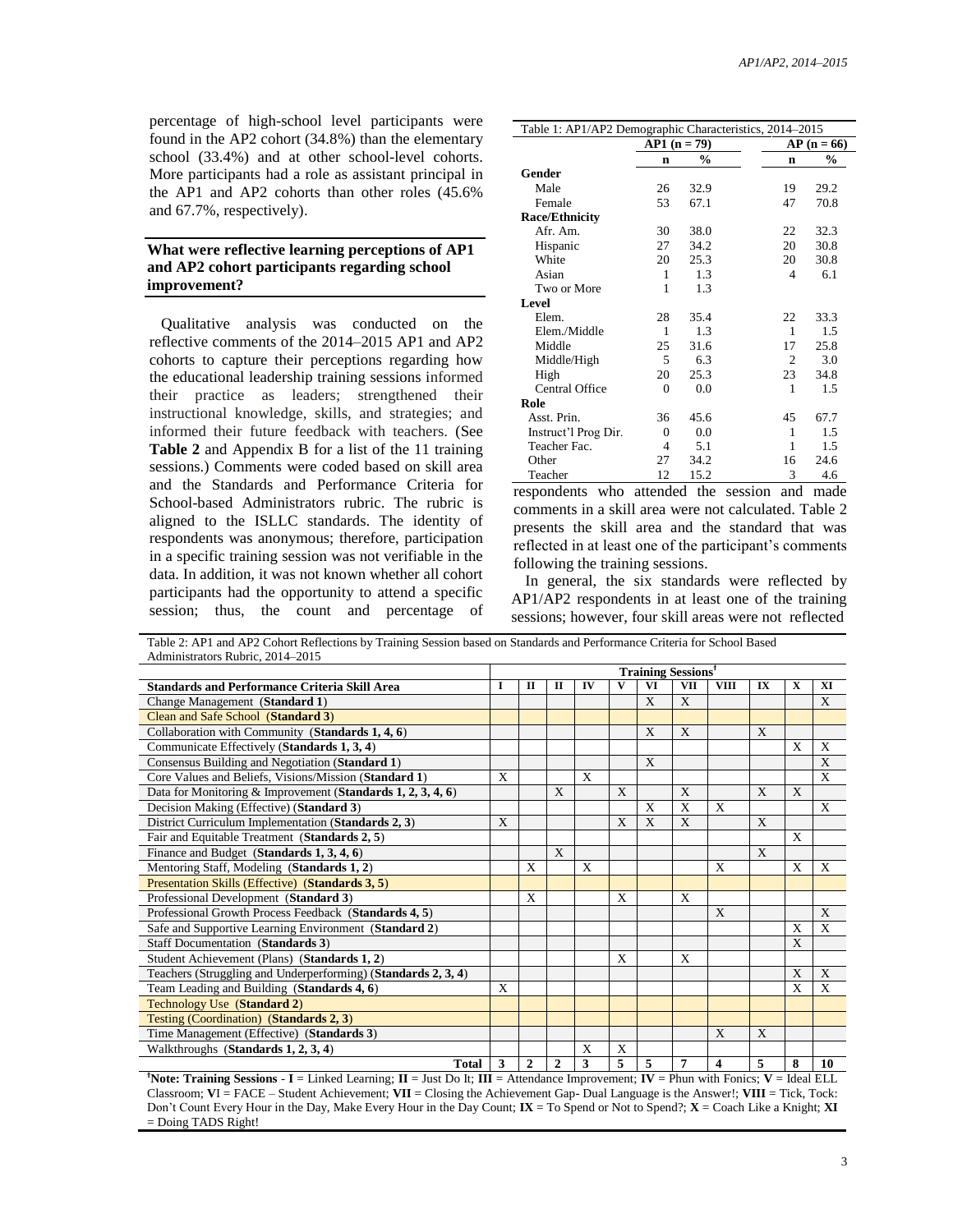in their learning (clean and safe schools, presentation skills (effective), team leading and building, and technology use) (Table 2). Respondents who attended the *Doing TADS Right!* session provided comments that addressed learning in the most skill areas  $(n =$ 10), which covered all of the six standards. The skill areas addressed in the *Doing TADS Right!* session were (1) change management; (2) communicate effectively; (3) consensus building and negotiation; (4) decision making (effective); (5) mentoring staff, modeling; (6) professional growth process feedback; (7) safe and supportive learning environment; (8) teachers (struggling and underperforming), and (9) team leading and building).

In contrast, survey respondents reflected learning in the least number of skill areas for the *Just Do It* and the *Attendance Improvement* training sessions. Reflective learning comments for the *Just Do It* session were related to mentoring staff/modeling and professional development; whereas, the *Attendance Improvement* training session focused on data for monitoring and improvement as well as finance and budget. In addition, data for monitoring and improvement; district curriculum implementation; and mentoring staff/modeling were the three most prevalent skill areas that AP1/AP2 participants communicated reflective learning.

### **What was the campus-level reading performance of AP1 and AP2 cohort schools?**

The academic performance at campuses of AP1 and AP2 cohort participants was used to measure the impact of the program on students' academic achievement at their schools. **Figure I** reflects the positive or negative change in the percent of students who met Satisfactory Level II, phase-in 1 standards



Figure 1: Percent of campuses of AP1/AP2 cohort participants with positive or negative change in percent met Satisfactory Level II, phase-in I standards from 2014 to 2015 on the combined STAAR grades 3-8 English and Spanish reading tests, first-time test takers (TEA-Pearson Student Data File, May 2015)

on the first administration of the STAAR reading test. The 2014 STAAR reading test results were compared to the 2015 reading results to detect changes. Combined grades 3–8 English or Spanish results are presented by cohort.

As shown in Figure 1, the majority of AP1 and AP2 campuses had a positive change in the percent of students who met Satisfactory from 2014 to 2015 (58% and 55%, respectively). It is also evident that students at AP2 campuses had a slightly higher percentage of students who experienced a positive change in their reading test performance over the years tracked.

**Figure 2** depicts the percent of AP1 and AP2 campuses that had a positive or a negative change in the percent of students who met Satisfactory standards on the STAAR English I EOC exam from 2014 to 2015. The majority of campuses in both cohorts had a positive change in English I. AP1 cohort campuses had a moderately higher percent of campuses that had a positive change in STAAR EOC English I results compared to AP2 cohort campuses (71% vs. 60%, respectively).



Figure 2: Percent of campuses of AP1 and AP2 cohort participants with positive or negative change from 2014 to 2015 on the English I End-of-Course, first-time test takers (TEA-Pearson Student Data File, May 2015)

#### **Discussion**

The Assistant Principal Leadership program (AP1/AP2) was designed to prepare leaders in HISD for the role of principal. The program was based on national and state educational leadership standards and HISD's "grow your own" leadership development model. During the 2014–2015 academic year, cohort participants were exposed to 11 training sessions that focused on the standards. The trainings were designed to enhance participants' practice as leaders; increase their instructional knowledge, skills,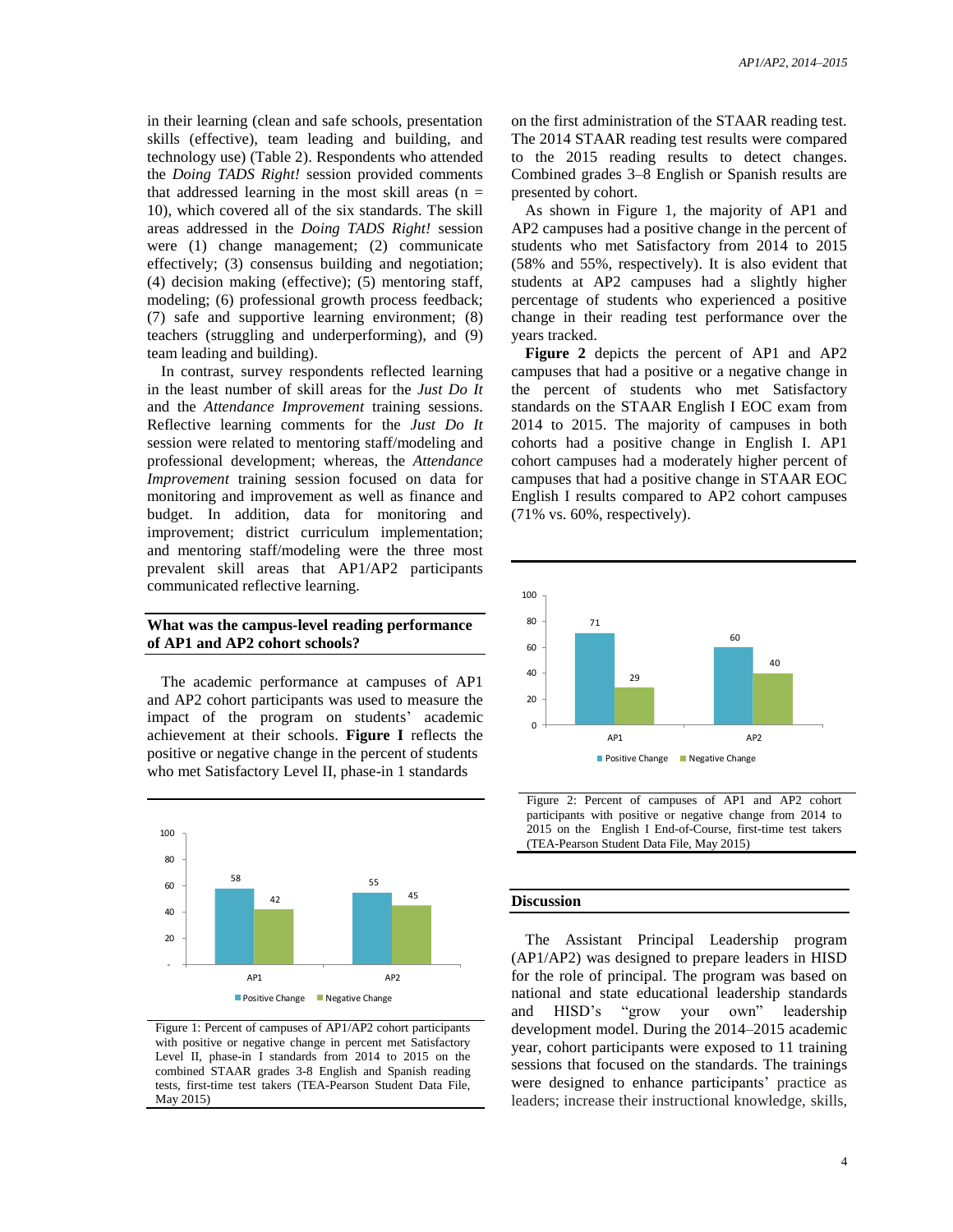and strategies; while providing effective feedback to teachers. Reflection is a critical component of the program and was used to gather information about participants' experiences in these areas. In addition, the reading performance of students at schools lead by AP1/AP2 participants was analyzed under the assumption that exposure on the national and state educational leadership standards would strengthen participant's school leadership skills (Van Meter & Murphy, 1997), and improve student achievement.

This evaluation found that AP1 and AP2 cohort participants indicated reflections in each of the six educational leadership standards; however, four of the twenty-four skill areas were not reflected in their learning (clean and safe schools, effective presentation skills, team leading and building, and technology use). The lack of reflections in the four skill areas may be, partially, related to the fact that these skill areas are emphasized in leadership training for new principals rather than assistant principals. The study also found that the majority of AP1/AP2 cohort schools achieved positive changes in their STAAR reading and English EOC I exam scores from spring 2014 to spring 2015.

There were several limitations to the study. First, the identities of participants who attended trainings and provided reflections were not known. Therefore, reading performance of students at campuses, although analyzed, may not be directly linked to participation in trainings. In addition, the small sample and lack of statistical controls limits generalization of the findings beyond the study sample.

Considering the evaluation findings, recommendations are to continue to expose participants to skills areas that are currently being addressed in the AP1/AP2 training, given that they are national and state standards. In addition, consider providing training in skill areas that were not as strong in participants' reflections in order to strengthen their leadership abilities and to better prepare them for possible roles as principals in HISD.

#### **References**

- Bellamy, T., Fulmer, C., Murphy, M., & Muth, R. (2003). A framework for school leadership accomplishments: Perspectives on knowledge, practice, and preparation for principals. *Leadership and Policy in Schools*, 2(4), 241-261.
- Bellamy, T., Fulmer, C., Murphy, M., & Muth, R. (2007). Five Ideas for Reframing Principleships. *Education Leadership and Administration*, 19, 57- 74.

Christie, K., Thompson, B., & Whitely, G. (2009). *Strong Leaders, Strong Achievement: Model Policy for Producing the Leaders to Drive Student Success*. Education Commission of the States Retrieved from,

http://www.ecs.org/clearinghouse/79/23/7923.pdf

- Glasman, N. S., & Heck, R. H. (1992). The changing leadership role of the principal: implications for principal assessment. *Peabody Journal of Education*, 68(1), 5-24.
- Goldring, E., Porter, A., Murphy, J., Elliott, S. N., & Cravens, X. (2009). Assessing learning-centered leadership: Connections to research, professional standards, and current practices. *Leadership and Policy in Schools*, 8, 1-36.
- Houston Independent School District. (n.d.) Department of Leadership Development. *Leadership Framework*. Retrieved from, http://www.houstonisd.org/leadershipdevelopmen t
- Jennings, J. (2003). *Keeping Score Tests are vital but will not fix education alone*. Center on Education Policy. Retrieved from, http://www.cepdc.org/displayDocument.cfm?DocumentID=135
- Lieberman, A., Falk, B., & Alexander, L. (1994). *A culture in the making: Leadership in learnercentered schools*. New York: Columbia University Teachers College, National Center for Restructuring Education, Schools, and Teaching.
- Leithwood, K., Louis, K., Anderson, S., & Walstrom, K. (2004). *Learning From Leadership Project: How leadership influences student learning*. Retrieved from, http://www.wallacefoundation.org/knowledgecenter/school-leadership/key-research/ Documents/How-Leadership-Influences-Student-Learning.pdf
- Louis, K. S., Marks, H., & Kruse, S. (1996). Teachers' professional community in restructuring schools. *American Educational Research Journal*, 33(4), 757-798.
- Reeves, D. B. (2005). *Assessing educational leaders: Evaluating performance for improved individual and organizational results*. Thousand Oaks, CA: Corwin Press.
- Thomas, D. W., Holdaway, E., & Ward, K. (2000). Policies and practices involved in the evaluation of school principals. *Journal of personnel evaluation in educatio*n, 14(3), 215-240.
- Waters, T., & Grubb, S. (2004). *The leadership we need: Using research to strengthen the use of standards for administrator preparation and licensure programs*. Aurora, CO: Mid-continent Research for Education and Learning.
- Waters, J. T., Marzano, R. J., & McNulty, B. A. (2003). *Balanced leadership: What 30 years of*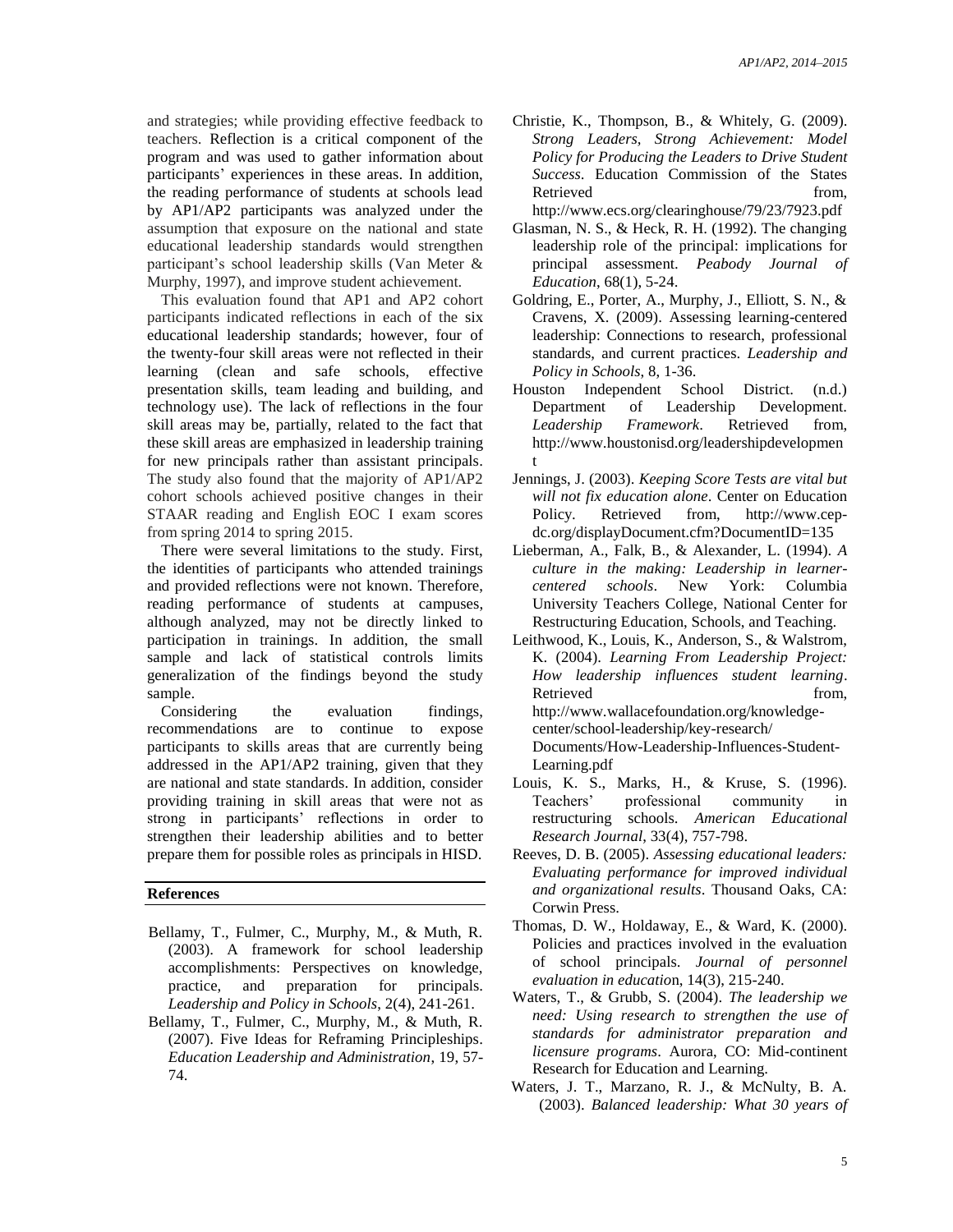*research tells us about the effect of leadership on student achievement*. Aurora, CO: Mid-continent Research for Education and Learning. Retrieved from, http://www.mcrel.org/products-andservices/products/product-listing/01\_99/product-82#sthash.7aOkQ3QF.dpuf

Van Meter, E., & Murphy, J. (1997). *Using ISLLC standards to strengthen preparation programs in school administration*. Washington, DC: Council of Chief State School Officers.

For additional information contact the HISD Department of Research and Accountability at 713- 556-6700 or e-mail Research@Houstonisd.org.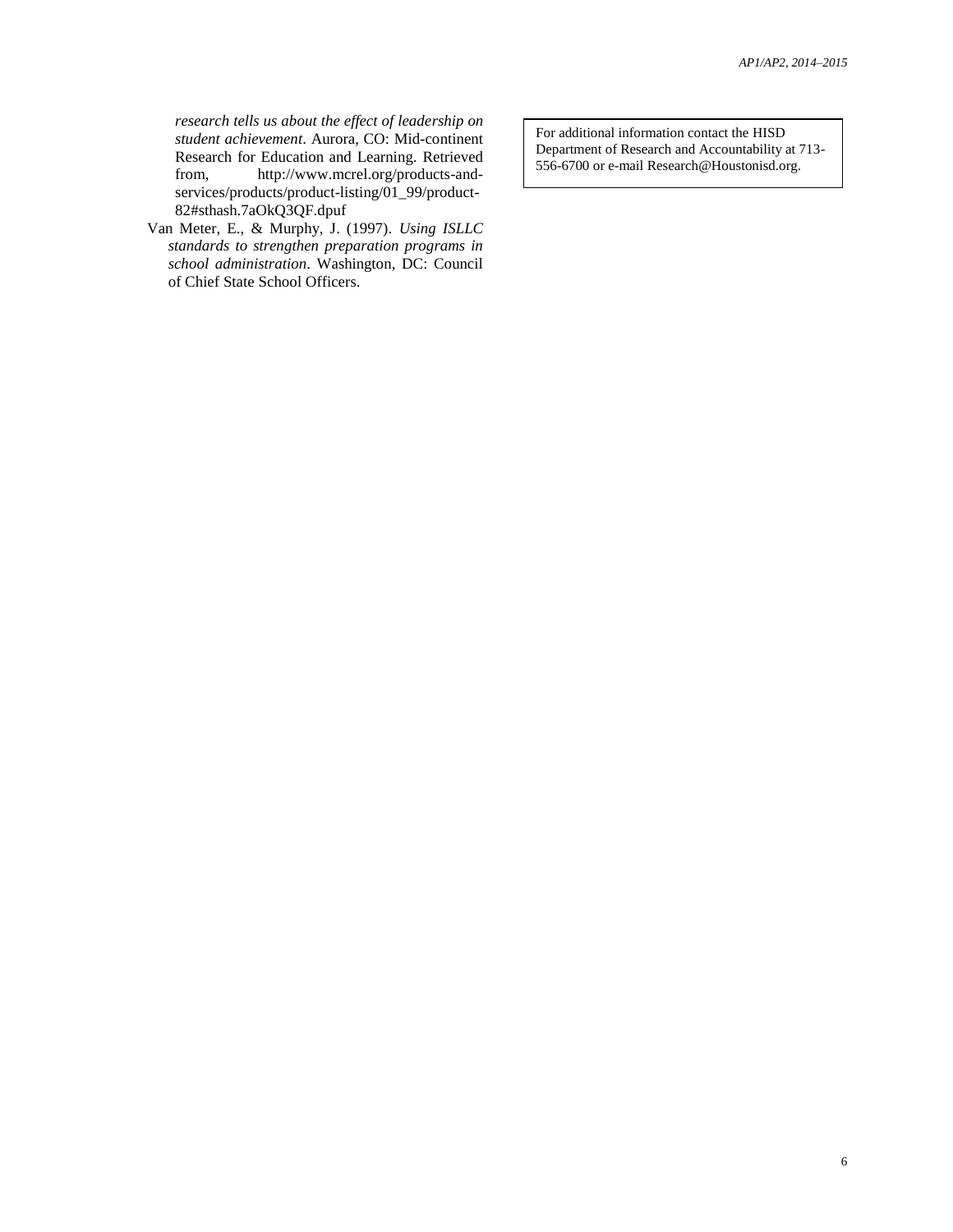| ADVANCED VIRTUAL ACADEMY            | <b>LONG MIDDLE</b>              |
|-------------------------------------|---------------------------------|
| <b>BASTIAN EL</b>                   | <b>MADING EL</b>                |
| <b>BLACKSHEAR EL</b>                | <b>MADISON H S</b>              |
| <b>BONHAM EL</b>                    | MARSHALL MIDDLE                 |
| <b>BRISCOE EL</b>                   | <b>MCNAMARA EL</b>              |
| <b>BROOKLINE EL</b>                 | MILNE EL                        |
| <b>BURNET EL</b>                    | <b>MORENO EL</b>                |
| <b>CHAVEZ H S</b>                   | <b>NEFF ECC</b>                 |
| <b>CORNELIUS EL</b>                 | NEFF EL                         |
| <b>EAST EARLY COLLEGE H S</b>       | <b>ORTIZ MIDDLE</b>             |
| EASTWOOD ACADEMY                    | <b>PATTERSON EL</b>             |
| <b>FONDREN MIDDLE</b>               | PECK EL                         |
| <b>FONVILLE MIDDLE</b>              | PILGRIM ACADEMY                 |
| <b>FORESTBROOK</b>                  | PIN OAK MIDDLE                  |
| <b>FURR H S</b>                     | <b>RAY DAILY EL</b>             |
| GREGORY-LINCOLN ED CTR (6-8)        | <b>REVERE MIDDLE</b>            |
| HALPIN EARLY CHILDHOOD CTR          | <b>SCARBOROUGH EL</b>           |
| <b>HAMILTON MIDDLE</b>              | <b>SCARBOROUGH H S</b>          |
| <b>HARTMAN MIDDLE</b>               | SHARPSTOWN INTERNATIONAL SCHOOL |
| <b>HENDERSON J EL</b>               | <b>SHERMAN EL</b>               |
| <b>HENRY MIDDLE</b>                 | <b>SUGAR GROVE ACADEMY</b>      |
| <b>HIGHLAND HTS EL</b>              | THURGOOD MARSHALL EL            |
| HINES-CALDWELL                      | <b>VALLEY WEST EL</b>           |
| HOUSTON MATH SCIENCE AND TECHNOLOGY |                                 |
| <b>CENTER</b>                       | <b>WEST BRIAR MIDDLE</b>        |
| JEFFERSON EL                        | <b>WESTSIDE H S</b>             |
| <b>JOHNSTON MIDDLE</b>              | YATES H S                       |
|                                     | YOUNG MEN'S COLLEGE PREPARATORY |
| <b>JORDAN H S</b>                   | <b>ACADEMY</b>                  |
|                                     | YOUNG WOMEN'S COLLEGE PREP      |
| <b>KEY MIDDLE</b>                   | <b>ACADEMY</b>                  |
| <b>LAMARHS</b>                      |                                 |
| <b>LANIER MIDDLE</b>                |                                 |
| <b>LAW EL</b>                       |                                 |
| LEE H S                             |                                 |

#### **Appendix A AP1 Schools**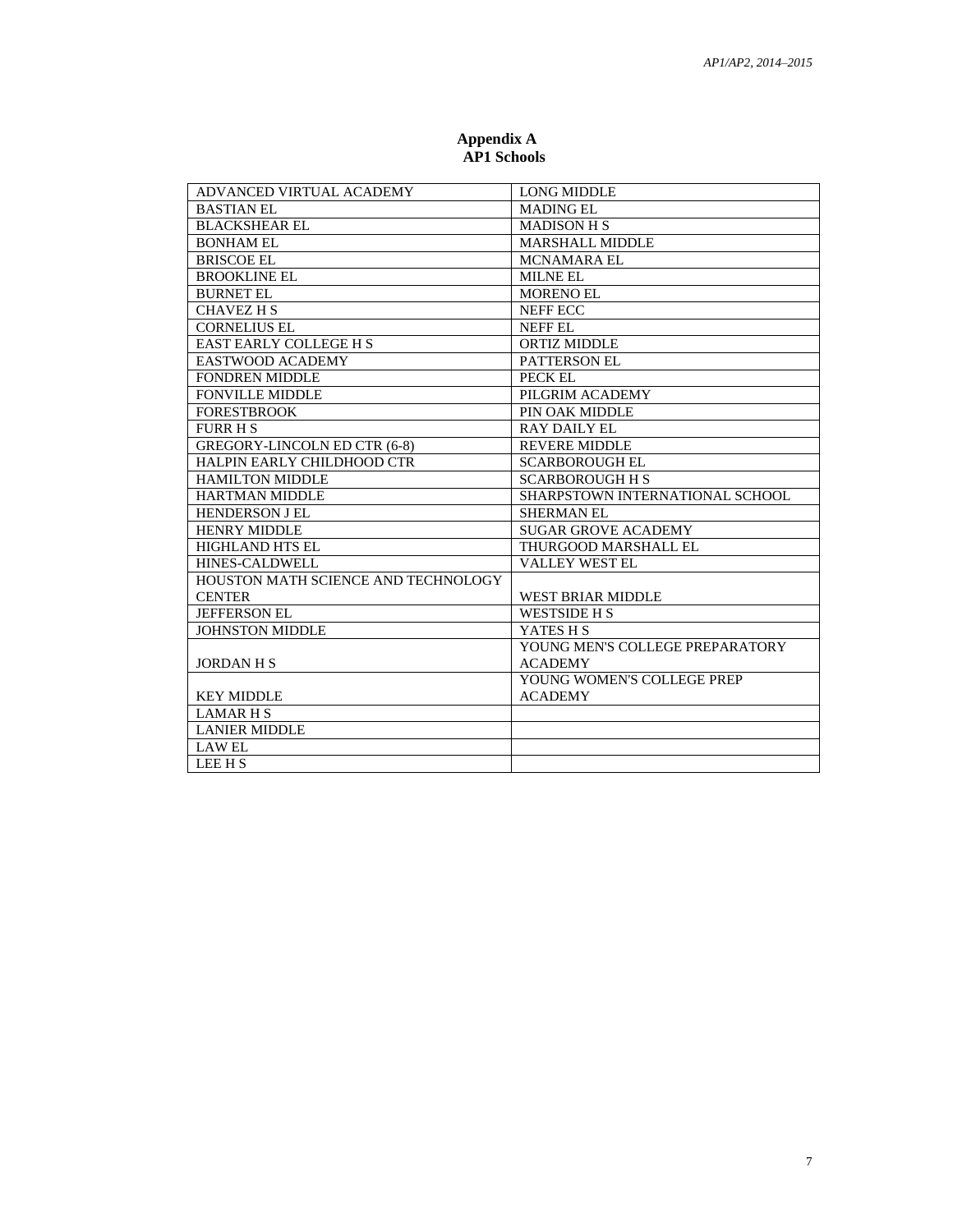| <b>AUSTIN H S</b>                     | <b>JACKSON MIDDLE</b>           |
|---------------------------------------|---------------------------------|
| <b>BENAVIDEZ EL</b>                   | <b>JONES H S</b>                |
| <b>BLACK MIDDLE</b>                   | <b>LANIER MIDDLE</b>            |
| <b>BONHAM EL</b>                      | <b>LEE H S</b>                  |
| <b>BRAEBURN EL</b>                    | LONG MIDDLE                     |
| <b>BRIARGROVE EL</b>                  | <b>LOVETT EL</b>                |
| <b>BURBANK MIDDLE</b>                 | <b>MADISON H S</b>              |
| <b>BURRUS EL</b>                      | <b>MCREYNOLDS MIDDLE</b>        |
| <b>CLIFTON MIDDLE</b>                 | NORTH HOUSTON EARLY COLLEGE H S |
| <b>CONDIT EL</b>                      | <b>SANCHEZ EL</b>               |
| <b>CRESPO EL</b>                      | SHARPSTOWN INTERNATIONAL SCHOOL |
| DE CHAUMES EL                         | <b>SHEARN EL</b>                |
| <b>DEADY MIDDLE</b>                   | <b>STERLING H S</b>             |
| <b>DEANDA EL</b>                      | THE RUSK SCHOOL                 |
| DEBAKEY H S FOR HEALTH PROF           | <b>THOMPSON EL</b>              |
| <b>EDISON MIDDLE</b>                  | <b>TWAIN EL</b>                 |
| ELMORE ES                             | <b>WASHINGTON B T H S</b>       |
| <b>ENERGY INSTITUTE HS</b>            | WELCH MIDDLE                    |
| <b>FONWOOD EL</b>                     | <b>WEST BRIAR MIDDLE</b>        |
| <b>FORESTBROOK</b>                    | WESTBURY H S                    |
| <b>FRANKLIN EL</b>                    | <b>WESTSIDE H S</b>             |
| <b>GORDON MANDARIN CHINESE SCHOOL</b> |                                 |
| <b>HAMILTON MIDDLE</b>                |                                 |
| <b>HARTMAN MIDDLE</b>                 |                                 |
| <b>HENDERSON J EL</b>                 |                                 |
| <b>HENRY MIDDLE</b>                   |                                 |
| <b>HILLIARD EL</b>                    |                                 |
| <b>HOGG MIDDLE</b>                    |                                 |
| <b>HORN EL</b>                        |                                 |
| HOUSTON ACADEMY FOR INTERNATIONAL     |                                 |
| <b>STUDIES</b>                        |                                 |
| HOUSTON MATH SCIENCE AND TECHNOLOGY   |                                 |
| <b>CENTER</b>                         |                                 |
|                                       |                                 |

#### **Appendix A (cont'd) AP2 Schools**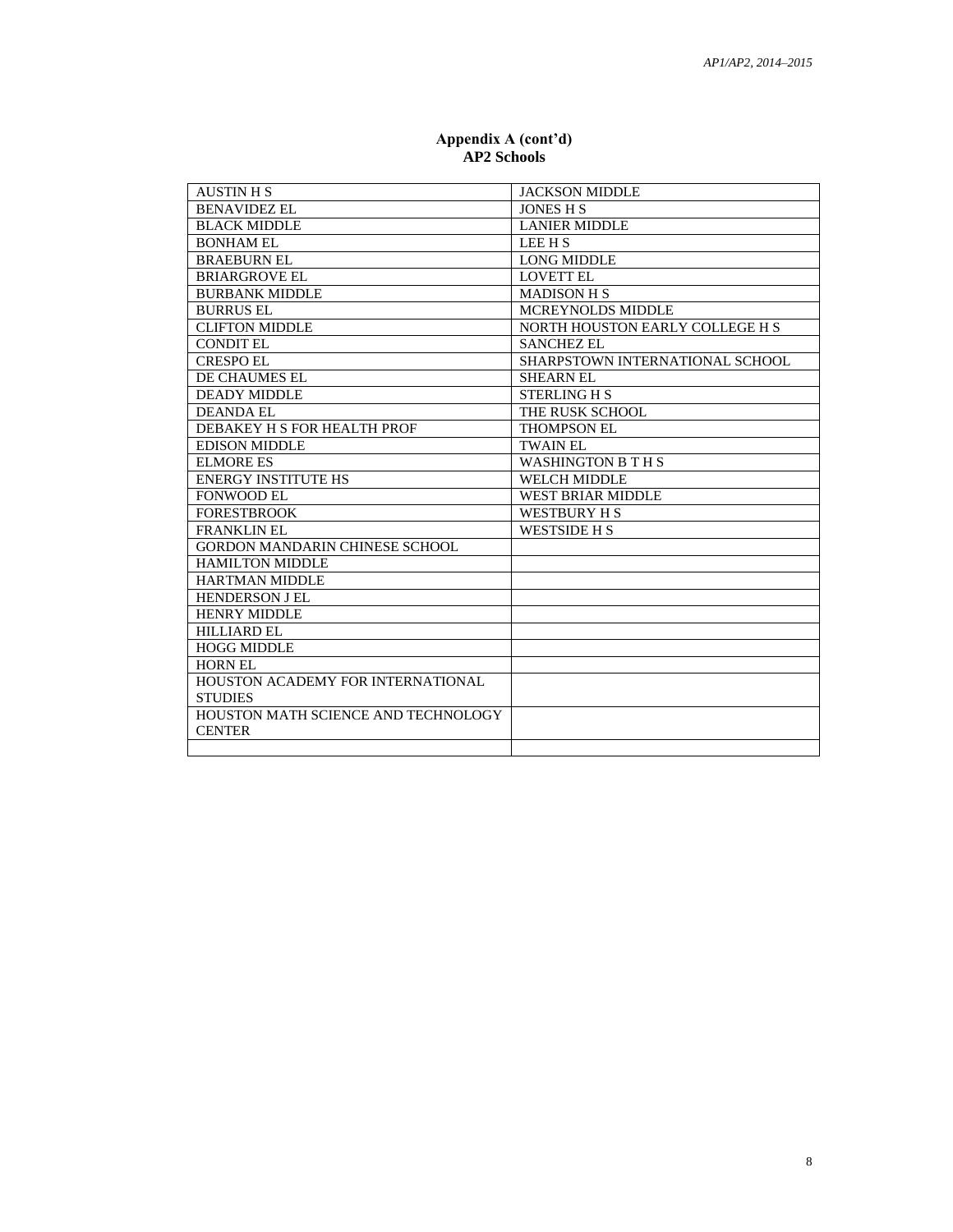### **Appendix B 2014–2015 AP1/AP2 Training Sessions**

- 1. Linked Learning
- 2. Just Do It
- 3. Attendance Improvement
- 4. Phun with Fonics
- 5. Ideal ELL Classroom
- 6. FACE Student Achievement
- 7. Closing the Achievement Gap- Dual Language is the Answer!
- 8. Tick, Tock: Don't Count Every Hour in the Day, Make Every Hour in the Day Count
- 9. To Spend or Not to Spend?
- 10. Coach Like a Knight
- 11. Doing TADS Right!